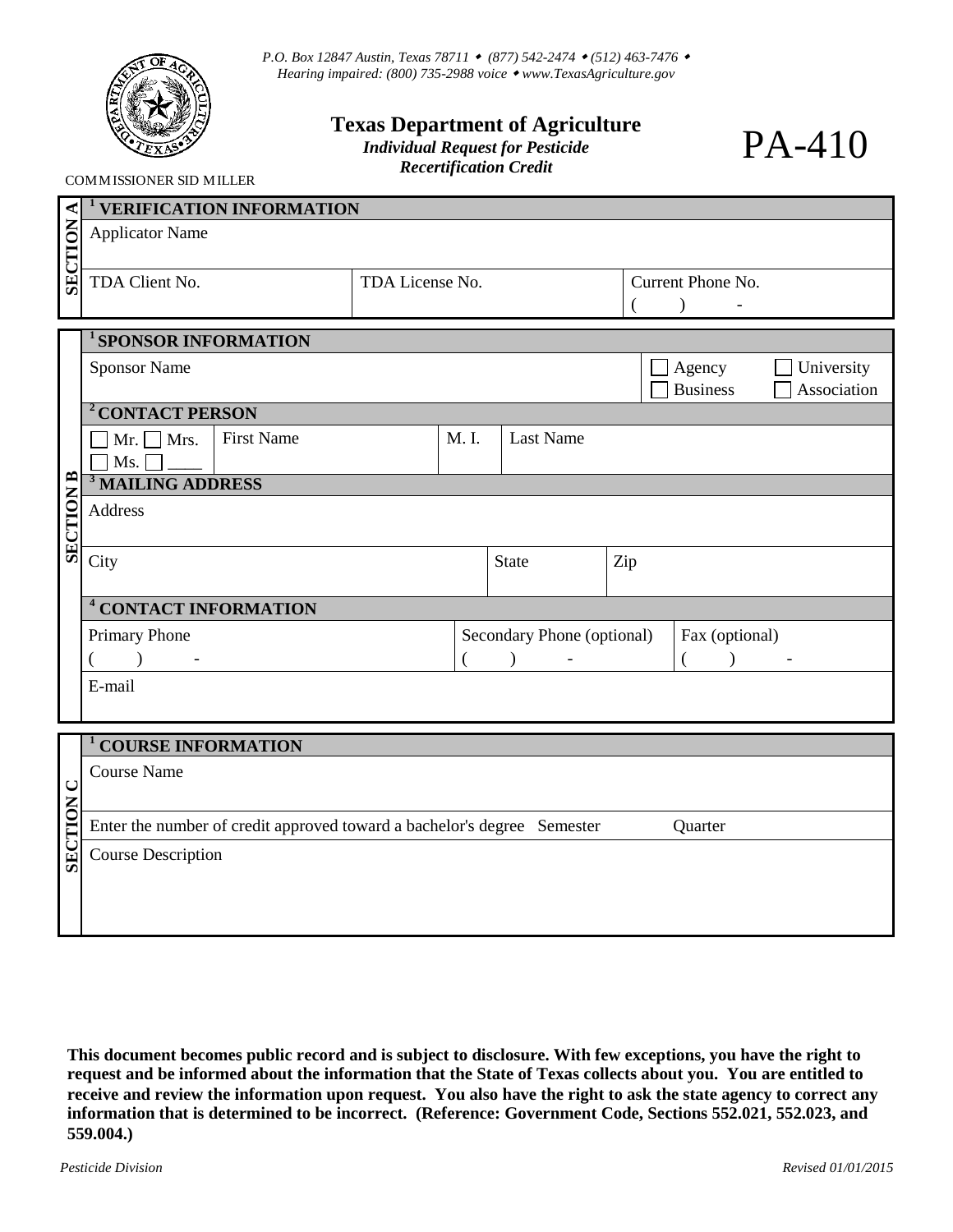Name

|                  | <b>COURSE SCHEDULE</b>                                                  |                                              |                                    |                                      |                                  |                     |  |  |  |
|------------------|-------------------------------------------------------------------------|----------------------------------------------|------------------------------------|--------------------------------------|----------------------------------|---------------------|--|--|--|
| <b>SECTION D</b> | <b>Dates</b>                                                            | <b>Time</b>                                  |                                    | Location                             |                                  |                     |  |  |  |
|                  | $\sqrt{2}$<br>month<br>day<br>year                                      |                                              | $\neg$ AM $\neg$ PM                |                                      |                                  |                     |  |  |  |
|                  | $\sqrt{2}$<br>month<br>day<br>year                                      | $\ddot{\cdot}$                               | $\Box$ AM $\Box$ PM                |                                      |                                  |                     |  |  |  |
|                  | $\sqrt{2}$<br>$\sqrt{2}$<br>month<br>day<br>year                        | $\ddot{\cdot}$                               | $\Box$ AM $\Box$ PM                |                                      |                                  |                     |  |  |  |
|                  | $\sqrt{2}$<br>$\frac{1}{2}$<br>month<br>day<br>year                     | $\ddot{\cdot}$                               | $\Box$ AM<br>$\neg$ PM             |                                      |                                  |                     |  |  |  |
|                  | day<br>month<br>year                                                    |                                              | $\Box$ AM $\Box$ PM                |                                      |                                  |                     |  |  |  |
|                  | <sup>1</sup> COURSE TOPICS                                              |                                              | <b>Instruction</b><br><b>Hours</b> | <b>Demonstration</b><br><b>Hours</b> | <b>Proposed</b><br><b>Credit</b> | <b>TDA Approval</b> |  |  |  |
|                  | 1. Safety Factors                                                       |                                              |                                    |                                      |                                  |                     |  |  |  |
|                  | 2. Environmental Consequences                                           |                                              |                                    |                                      |                                  |                     |  |  |  |
|                  | 3. Pest Features                                                        |                                              |                                    |                                      |                                  |                     |  |  |  |
|                  | 4. Business Ethics                                                      |                                              |                                    |                                      |                                  |                     |  |  |  |
|                  | 5. Pesticide Factors                                                    |                                              |                                    |                                      |                                  |                     |  |  |  |
|                  | 6. Equipment Characteristics                                            |                                              |                                    |                                      |                                  |                     |  |  |  |
|                  | 7. Application Techniques                                               |                                              |                                    |                                      |                                  |                     |  |  |  |
| <b>SECTION E</b> | 8. Biotechnology/Transgenic Crops                                       |                                              |                                    |                                      |                                  |                     |  |  |  |
|                  | 9. Total General (add 1-8)                                              |                                              |                                    |                                      |                                  |                     |  |  |  |
|                  | 10. Integrated Pest Management                                          |                                              |                                    |                                      |                                  |                     |  |  |  |
|                  | 11. Laws and Regulations                                                |                                              |                                    |                                      |                                  |                     |  |  |  |
|                  | 12. Label and Labeling                                                  |                                              |                                    |                                      |                                  |                     |  |  |  |
|                  | Comprehension (L&R)                                                     |                                              |                                    |                                      |                                  |                     |  |  |  |
|                  | 13. Drift Minimization                                                  |                                              |                                    |                                      |                                  |                     |  |  |  |
|                  | 14. Total Credits (add 9-13)                                            |                                              |                                    |                                      |                                  |                     |  |  |  |
|                  |                                                                         | METHOD OF INSTRUCTION (CHECK ALL THAT APPLY) |                                    |                                      |                                  |                     |  |  |  |
| SEC.F            | Slide/Film/Video<br><b>Panel Discussion</b><br>Demonstration<br>Lecture |                                              |                                    |                                      |                                  |                     |  |  |  |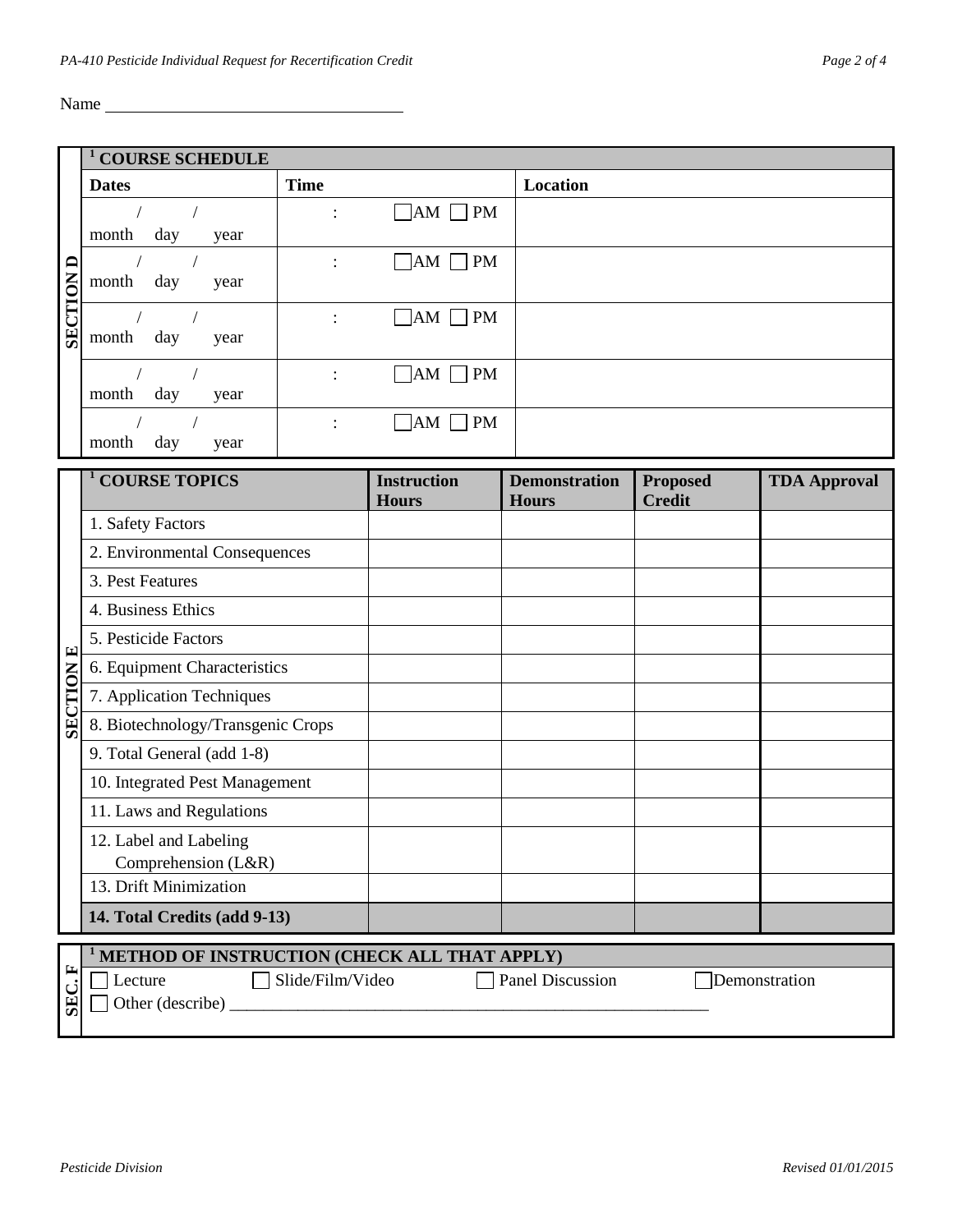Name

|                   | <b>INSTRUCTOR NO. 1 INFORMATION</b>                                                                                                                                                                                                                                                                                                   |                                              |                                                                   |                                              |                        |                  |                        |  |  |
|-------------------|---------------------------------------------------------------------------------------------------------------------------------------------------------------------------------------------------------------------------------------------------------------------------------------------------------------------------------------|----------------------------------------------|-------------------------------------------------------------------|----------------------------------------------|------------------------|------------------|------------------------|--|--|
| ڻ                 | $Mr.$ Mrs.                                                                                                                                                                                                                                                                                                                            | <b>First Name</b>                            |                                                                   |                                              |                        | <b>Last Name</b> |                        |  |  |
|                   |                                                                                                                                                                                                                                                                                                                                       |                                              |                                                                   |                                              |                        |                  |                        |  |  |
| SECTION           | <b>Speaker Topic</b>                                                                                                                                                                                                                                                                                                                  |                                              |                                                                   |                                              |                        |                  | Length of Presentation |  |  |
|                   |                                                                                                                                                                                                                                                                                                                                       |                                              |                                                                   |                                              |                        |                  |                        |  |  |
|                   | <sup>2</sup> CONTACT INFORMATION                                                                                                                                                                                                                                                                                                      |                                              |                                                                   |                                              |                        |                  |                        |  |  |
|                   | Primary Phone                                                                                                                                                                                                                                                                                                                         | Secondary Phone (optional)<br>Fax (optional) |                                                                   |                                              |                        |                  |                        |  |  |
|                   | $\overline{\phantom{a}}$ ) $\overline{\phantom{a}}$                                                                                                                                                                                                                                                                                   |                                              | $($ ) - $-$                                                       |                                              |                        |                  | $($ ) $-$              |  |  |
|                   |                                                                                                                                                                                                                                                                                                                                       | <b>INSTRUCTOR NO. 2 INFORMATION</b>          |                                                                   |                                              |                        |                  |                        |  |  |
|                   | $\Box$ Mr. $\Box$ Mrs.<br><b>First Name</b>                                                                                                                                                                                                                                                                                           |                                              |                                                                   | M. I.<br><b>Last Name</b>                    |                        |                  |                        |  |  |
|                   | Ms.                                                                                                                                                                                                                                                                                                                                   |                                              |                                                                   |                                              |                        |                  |                        |  |  |
| SECTION G (cont.) | <b>Speaker Topic</b>                                                                                                                                                                                                                                                                                                                  |                                              |                                                                   |                                              | Length of Presentation |                  |                        |  |  |
|                   |                                                                                                                                                                                                                                                                                                                                       |                                              |                                                                   |                                              |                        |                  |                        |  |  |
|                   | <sup>2</sup> CONTACT INFORMATION                                                                                                                                                                                                                                                                                                      |                                              |                                                                   |                                              |                        |                  |                        |  |  |
|                   | Primary Phone                                                                                                                                                                                                                                                                                                                         |                                              |                                                                   | Secondary Phone (optional)<br>Fax (optional) |                        |                  |                        |  |  |
|                   | $\overline{\phantom{a}}$ ) $\overline{\phantom{a}}$                                                                                                                                                                                                                                                                                   | $($ $)$                                      | $(+) \qquad \qquad -$<br>$\frac{1}{2}$ . The set of $\frac{1}{2}$ |                                              |                        |                  |                        |  |  |
|                   | <sup>1</sup> INSTRUCTOR NO. 3 INFORMATION                                                                                                                                                                                                                                                                                             |                                              |                                                                   |                                              |                        |                  |                        |  |  |
|                   |                                                                                                                                                                                                                                                                                                                                       |                                              |                                                                   |                                              |                        |                  |                        |  |  |
|                   | $\Box$ Mr. $\Box$ Mrs.                                                                                                                                                                                                                                                                                                                | <b>First Name</b>                            |                                                                   | M. I.                                        |                        | <b>Last Name</b> |                        |  |  |
|                   | Ms.                                                                                                                                                                                                                                                                                                                                   |                                              |                                                                   |                                              |                        |                  |                        |  |  |
|                   | <b>Speaker Topic</b>                                                                                                                                                                                                                                                                                                                  |                                              |                                                                   |                                              |                        |                  | Length of Presentation |  |  |
|                   |                                                                                                                                                                                                                                                                                                                                       |                                              |                                                                   |                                              |                        |                  |                        |  |  |
|                   | <sup>2</sup> CONTACT INFORMATION                                                                                                                                                                                                                                                                                                      |                                              |                                                                   |                                              |                        |                  |                        |  |  |
| SECTION G (cont.) | <b>Primary Phone</b>                                                                                                                                                                                                                                                                                                                  |                                              | Secondary Phone (optional)                                        |                                              |                        |                  | Fax (optional)         |  |  |
|                   | $\left( \begin{array}{cc} 0 & 0 & 0 \\ 0 & 0 & 0 \\ 0 & 0 & 0 \\ 0 & 0 & 0 \\ 0 & 0 & 0 \\ 0 & 0 & 0 \\ 0 & 0 & 0 \\ 0 & 0 & 0 \\ 0 & 0 & 0 \\ 0 & 0 & 0 \\ 0 & 0 & 0 \\ 0 & 0 & 0 & 0 \\ 0 & 0 & 0 & 0 \\ 0 & 0 & 0 & 0 \\ 0 & 0 & 0 & 0 & 0 \\ 0 & 0 & 0 & 0 & 0 \\ 0 & 0 & 0 & 0 & 0 \\ 0 & 0 & 0 & 0 & 0 \\ 0 & 0 & 0 & 0 & 0 \\$ |                                              | $($ ) -                                                           |                                              |                        |                  | $($ ) $-$              |  |  |
|                   |                                                                                                                                                                                                                                                                                                                                       | <sup>1</sup> INSTRUCTOR NO. 4 INFORMATION    |                                                                   |                                              |                        |                  |                        |  |  |
|                   | $\Box$ Mr. $\Box$ Mrs.                                                                                                                                                                                                                                                                                                                | <b>First Name</b>                            |                                                                   | M. I.                                        |                        | <b>Last Name</b> |                        |  |  |
|                   | Ms.                                                                                                                                                                                                                                                                                                                                   |                                              |                                                                   |                                              |                        |                  |                        |  |  |
|                   | <b>Speaker Topic</b>                                                                                                                                                                                                                                                                                                                  |                                              |                                                                   |                                              |                        |                  | Length of Presentation |  |  |
|                   |                                                                                                                                                                                                                                                                                                                                       |                                              |                                                                   |                                              |                        |                  |                        |  |  |
|                   | <sup>2</sup> CONTACT INFORMATION                                                                                                                                                                                                                                                                                                      |                                              |                                                                   |                                              |                        |                  |                        |  |  |
| SECTION G (cont.) | <b>Primary Phone</b><br>$\lambda$                                                                                                                                                                                                                                                                                                     |                                              | Secondary Phone (optional)<br>$\lambda$                           | $\overline{\phantom{a}}$                     |                        |                  | Fax (optional)         |  |  |